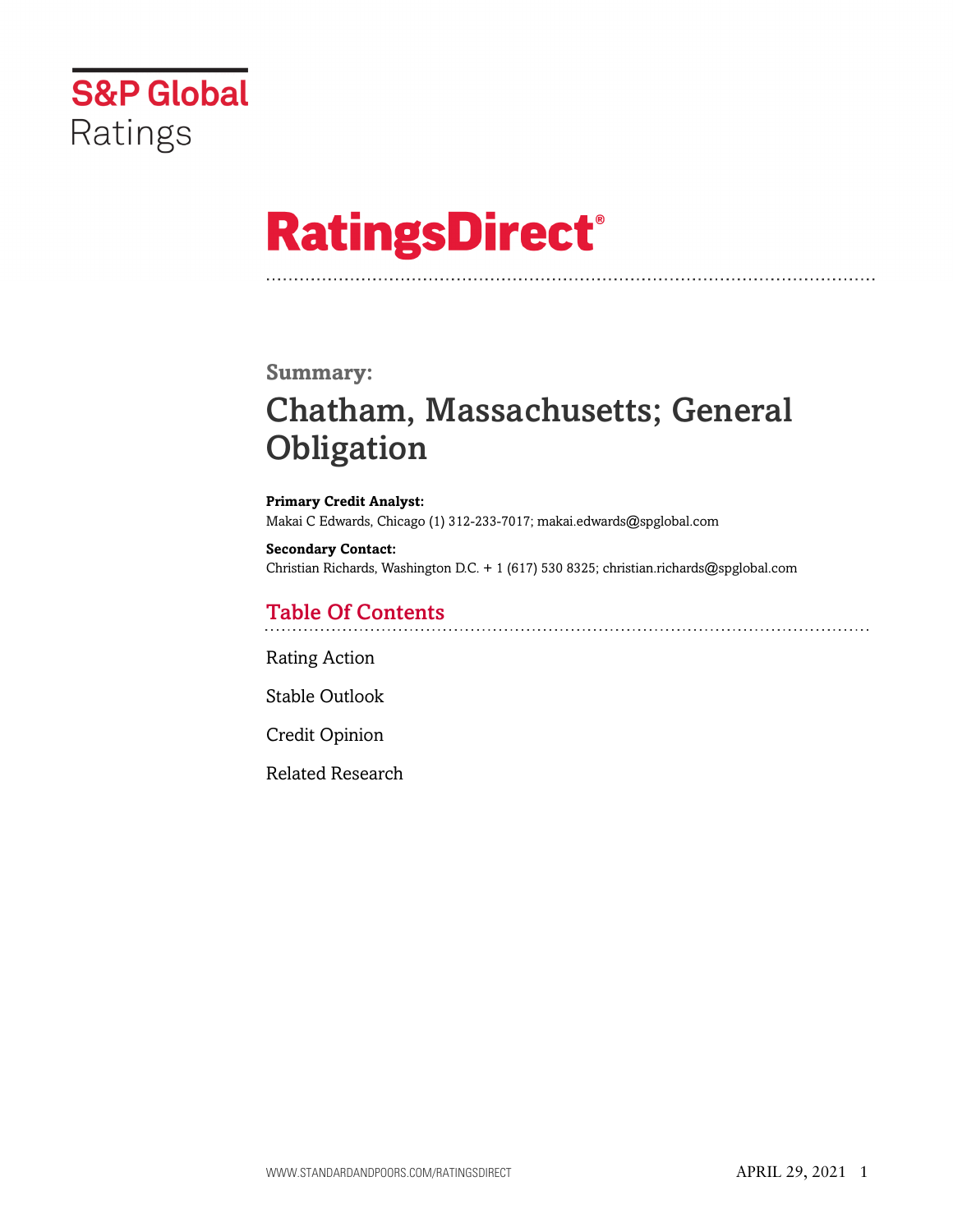## **Summary:** Chatham, Massachusetts; General Obligation

| <b>Credit Profile</b>                                      |            |            |
|------------------------------------------------------------|------------|------------|
| US\$4.425 mil GO mun purp loan of 2021 bnds due 11/15/2040 |            |            |
| Long Term Rating                                           | AAA/Stable | <b>New</b> |
| Chatham GO                                                 |            |            |
| Long Term Rating                                           | AAA/Stable | Affirmed   |
| Chatham GO muni purpose loan of 2020 bnds                  |            |            |
| Long Term Rating                                           | AAA/Stable | Affirmed   |

## <span id="page-1-0"></span>Rating Action

S&P Global Ratings assigned its 'AAA' rating to the Town of Chatham, Mass.' \$4.4 million series 2021 general obligation (GO) municipal-purpose loan bonds. At the same time, S&P Global Ratings affirmed its 'AAA' rating on the town's existing GO debt. The outlook on all ratings is stable.

As the town voted to exempt a portion of this debt from Proposition 2 1/2 limitations, Chatham's full-faith-and-credit pledge secure the 2021 bonds. The town's outstanding debt is subject to Proposition 2 1/2 limitations, but we do not make a rating distinction, as we rate the limited obligation at the same level with our view of Chatham's general creditworthiness as expressed in our rating on the unlimited-tax GO bonds. We rate the limited-tax GO debt based on the application of our "Issue Credit Ratings Linked To U.S. Public Finance Obligors' Creditworthiness" criteria (published Nov. 20, 2019).

Chatham's GO bonds are eligible to be rated above the sovereign because we believe the town can maintain better credit characteristics than the nation in a stress scenario. Under our criteria, titled "Ratings Above The Sovereign: Corporate And Government Ratings—Methodology And Assumptions," published Nov. 19, 2013, the town has a predominately locally derived revenue source, with about 80% of general fund revenue derived from property taxes with independent taxing authority and treasury management from the federal government.

Officials intend to use series 2021 bond proceeds to finance the town's fish pier and waterfront facilities project, sewer, and wastewater collection facilities and systems.

## Credit overview

The rating reflects the town's continued stable performance with an anticipation of surplus performance for fiscal 2020, a third consecutive surplus. In addition, Chatham maintains a very strong economy with continued growth in market values of nearly 3.8% annually and continued development of waterfront attractions and dining experiences for visitors and residents. The stable outlook reflects the very strong liquidity and stable revenue mix, with the predominant revenue stream of property taxes, which have historically been collected upward of 97% annually. However, these strengths are partially offset by the town's rising unfunded liabilities, with increasing costs posing a potential long-term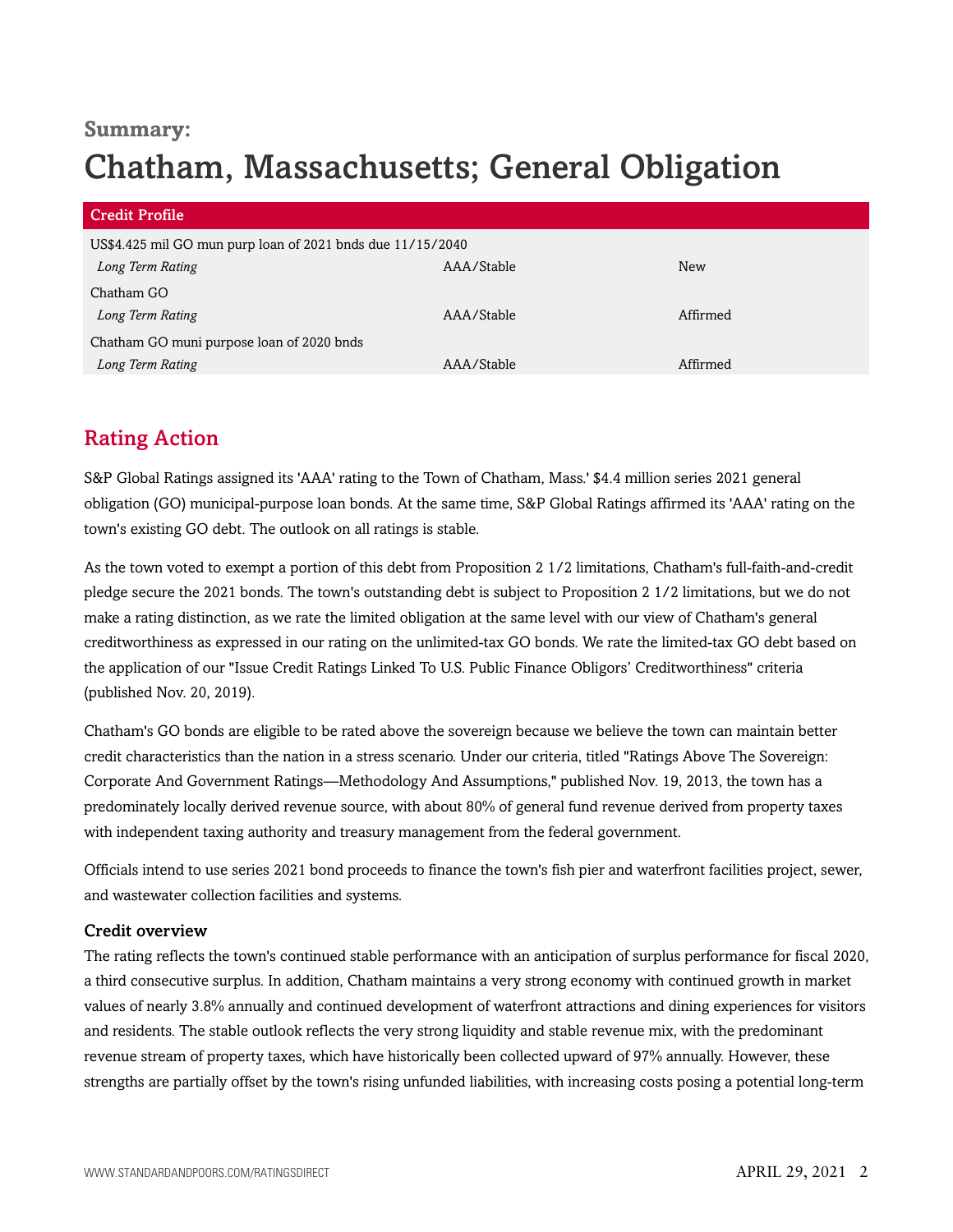credit risk, particularly if costs escalate. However, we believe Chatham has the financial wherewithal to absorb any increases in required pension contributions and pay-as-you-go health care costs into the annual levy and the town has demonstrated a willingness to increase the tax levy and when needed, exceed the limitations of Proposition 2 1/2 through voter-approved exclusions and has established a dedicated funding source for the other postemployment benefits (OPEB) through a 1.5% surcharge on tax bills. Overall, we anticipate the town outlook will remain stable during our two-year outlook period.

The rating further reflects our opinion of Chatham's:

- Very strong economy, with market value per capita of \$1.2 million and projected per capita effective buying income at 154% of the national level;
- Very strong management, with strong financial policies and practices under our Financial Management Assessment (FMA) methodology;
- Strong budgetary performance, with an operating surplus in the general fund and a slight operating surplus at the total governmental fund level in fiscal 2019;
- Very strong budgetary flexibility, with an available fund balance in fiscal 2019 of 28% of operating expenditures;
- Very strong liquidity, with total government available cash at 25.7% of total governmental fund expenditures and 1.8x governmental debt service, and access to external liquidity we consider strong;
- Adequate debt and contingent liability profile, with debt service carrying charges at 14.7% of expenditures and net direct debt that is 148.8% of total governmental fund revenue, as well as low overall net debt at less than 3.0% of market value; and
- Strong institutional framework score.

#### Environmental, social, governance (ESG) factors

Given the coastal nature of the town along the Atlantic Ocean, we consider Chatham's environmental risks to be elevated, relative to the sector as a whole but in line with peer coastal communities. The town is proactively managing these risks with the hiring of an exclusive director of natural resources to assist with resiliency efforts including hazard mitigation planning, investment waterfront infrastructure, and grants to assist with elevation planning flood reduction. We consider Chatham's social risks in line with that of the sector. Furthermore, we view the town's governance risks, relative to Chatham's economy, management, financial measures, and debt and liability profile, as being in line with the sector.

## <span id="page-2-0"></span>Stable Outlook

### Downside scenario

Should the town's performance deteriorate, leading to reductions in available fund balance levels no longer consistent with that of other 'AAA' municipalities, coupled with pressure from rising fixed costs, we could lower the rating.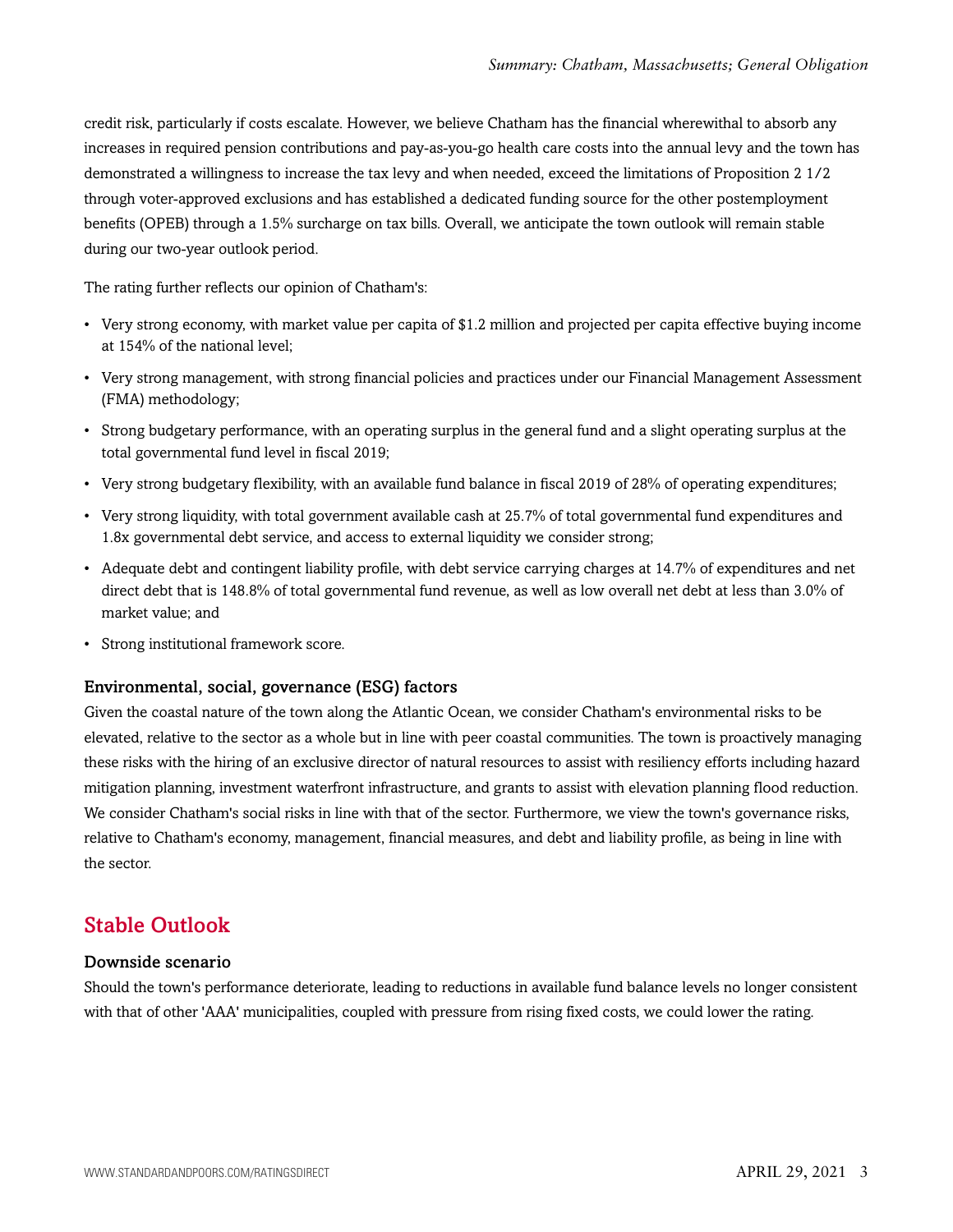## <span id="page-3-0"></span>Credit Opinion

#### Very strong economy

We consider Chatham's economy very strong. The town, with an estimated population of 6,002, is located in Barnstable County. Chatham has a projected per capita effective buying income of 154% of the national level and per capita market value of \$1.2 million. Overall, the town's market value grew by 1.0% over the past year to \$7.5 billion in 2021.

Chatham is about 90 miles south of Boston, at the elbow of Cape Cod. The town is over 90% residential, consisting of beachfront property on both the ocean and the bay and is primarily an affluent summer resort and second-home community. However, management noted that due to the COVID-19 pandemic the community has seen more year-round residents. Historically, Chatham's population increases in the summer to approximately 30,000. Because of the town's 67 miles of coastline and desirable location, Chatham continues to experience high-end residential waterfront development. The town's real estate market remains strong, with a 14.8% increase in values and average home prices above \$700,000. This strong market continues the trend of growth in market values, with the property values rising an average of 3.8% annually over the past five years.

The town's 10 largest taxpayers represent less than 3% of total assessed value, which we view as very diverse, and are mainly residential, with the two largest being a resort and a country club. Management noted they are not seeing a trend of increased abatement requests despite the impacts of the pandemic. Chatham continues to collaborate with neighboring Cape Cod communities on ensuring safe and effective reopening efforts. Given the seasonal nature of the county employment base, the unemployment rate rose to 21.8% in April 2020; however, it recovered to 8.6% as of December 2020. Overall, despite the economic slowdown resulting from the pandemic, we believe Chatham's economy remains well-positioned to remain very strong during our outlook period.

#### Very strong management

We view the town's management as very strong, with strong financial policies and practices under our FMA methodology, indicating financial practices are strong, well embedded, and likely sustainable.

Highlights of the town's financial management policies include a strong focus on financial and capital planning as evidenced by its five-year, annually updated capital needs budget and 10-year facilities replacement plan. Chatham conducts financial forecasting to identify future revenue and expenditure trends and to complement the capital budget. In building the budget, the town does a trend analysis, looking back at five years of historical data. Budget assumptions are conservative and budget performance is monitored monthly. Chatham's reserve policy sets the town's unassigned fund balance at a level of at least 10%-15% of total annual expenditures. Chatham has a formal debt management policy, which limits debt to 5% of equalized valuation and total debt service to 10% of expenditures.

Furthermore, Chatham has demonstrated its commitment to planning around climate resiliency and risk, in particular through leveraging expertise from the Center for Coastal Studies and enhancing its eligibility for state and federal grant funds. The town continues to refer to its 2018 hazard mitigation plan to guide its overall climate resiliency efforts. In addition, an assessment mapping storm tide pathways was completed in August 2018 to plan for and mitigate inland flooding; and in July 2019, a coastal resiliency and management assessment was completed to assist the town in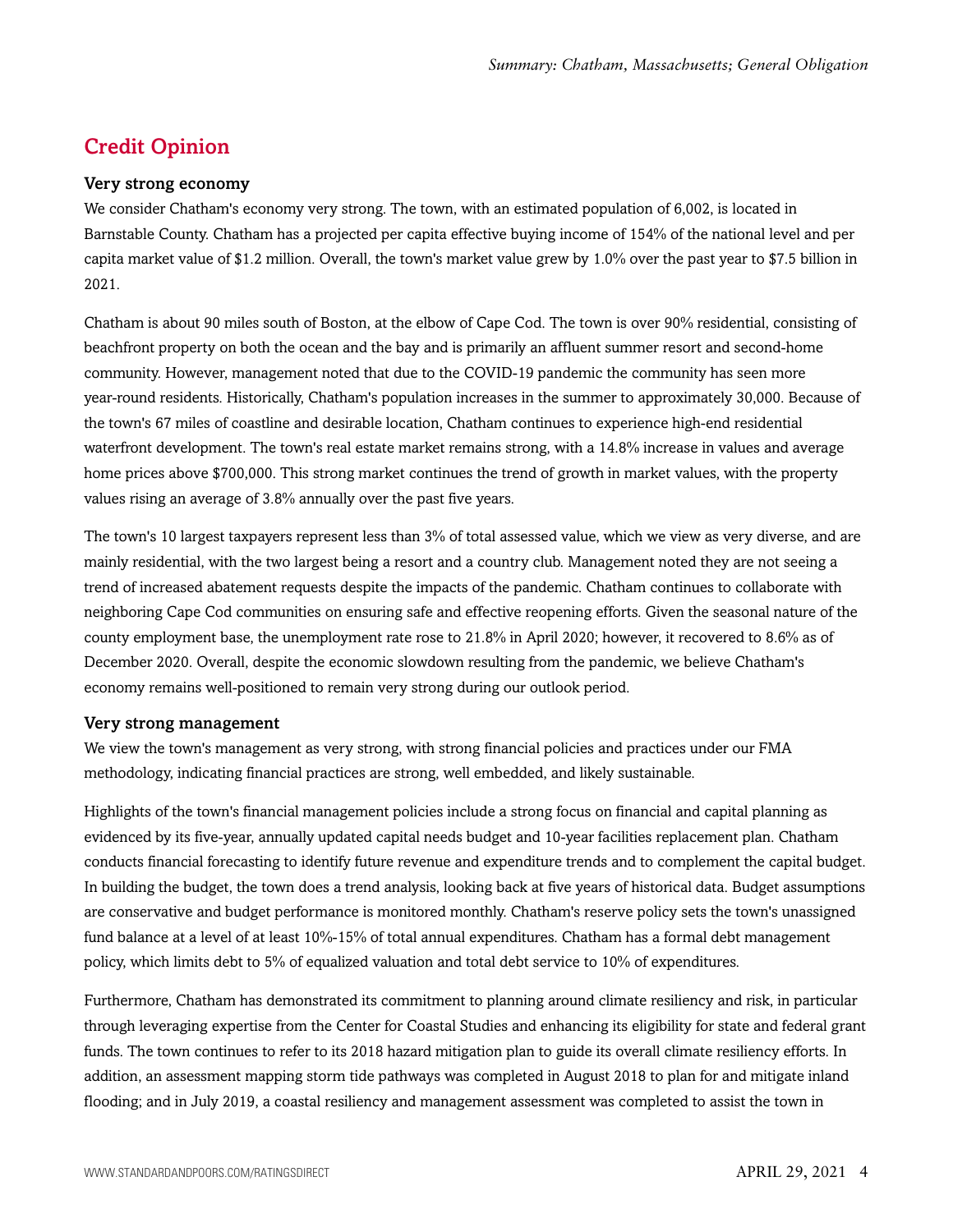proactively planning for projects to improve resiliency along Chatham's east-facing mainland. In September 2019, the town was designated a Municipal Vulnerability Preparedness Community by the state's Office of Energy and Environment Affairs due to the town's completion of its community resiliency building planning process; this designation allows Chatham to apply for State grants to fund implementation of its priority projects. The town's five-year capital improvement plan incorporates numerous projects addressing coastal resiliency across departments including its harbormaster, natural resources, and coastal resiliency departments. Overall, Chatham is in the preliminary planning and assessment stages of its climate resiliency efforts, and it is continuing to identify future project funding to mitigate these risks, which we view as positive. We will continue to monitor Chatham's progress in climate resiliency planning and projects.

#### Strong budgetary performance

Chatham's budgetary performance is strong in our opinion. The town had surplus operating results in the general fund of 1.9% of expenditures, and slight surplus results across all governmental funds 1.4% in fiscal 2019.

The town's revenue base is stable, in our opinion, with property taxes generating almost 80% of total general fund revenue and excise tax revenue accounting for about 7.5% of general fund revenues. The town's fiscal year-end is June 30.

For analytical consistency, we adjusted fiscal 2019 general fund and total governmental fund results to account for recurring transfers and large one-time capital expenditures paid for with bond proceeds. Management attributes the fiscal 2019 results to conservative budgeting and a growing economy that continues to support positive local-receipts and property-tax budgetary variances.

For fiscal 2020, the town is completing its final audit. Preliminary internal figures show a continued trend of surplus performance, a third consecutive in the general fund for the town. Management noted this favorable performance was driven by spending freezes in light of the governor's emergency declaration in March 2020. Chatham provided taxpayers with property tax relief in the form of delaying the second half payment to June 1, from May 1, and waved associated interest penalties. Tax collections were slightly lower than previous years at 97% collection rate compared with 99 but remain strong.

Chatham approved a \$41.2 million budget, an approximate 2% increase over the fiscal 2020 budget. The final budget approved in June 2020 included a \$1.5 million reduction in operating and capital spending to account for the economic uncertainty; in addition, the town revised local excise tax revenue projections, namely occupancy and meals tax, to be 57% of current year estimates, which we already consider conservative. Chatham's performance compared to budget continues to return favorable with management noting through the third quarter, expenses are in line at 75% of budget and revenues coming in at approximately 108% of budget. The town is eligible to receive approximately \$590,000 in direct aid from the American Rescue Plan Act. Chatham does not anticipate including this funding in their budgets (for more information, see "Economic Outlook U.S. Q2 2021: Let The Good Times Roll," published March 24, 2021, on RatingsDirect). With continued stable performance, we anticipate the town's performance to remain strong during our outlook period.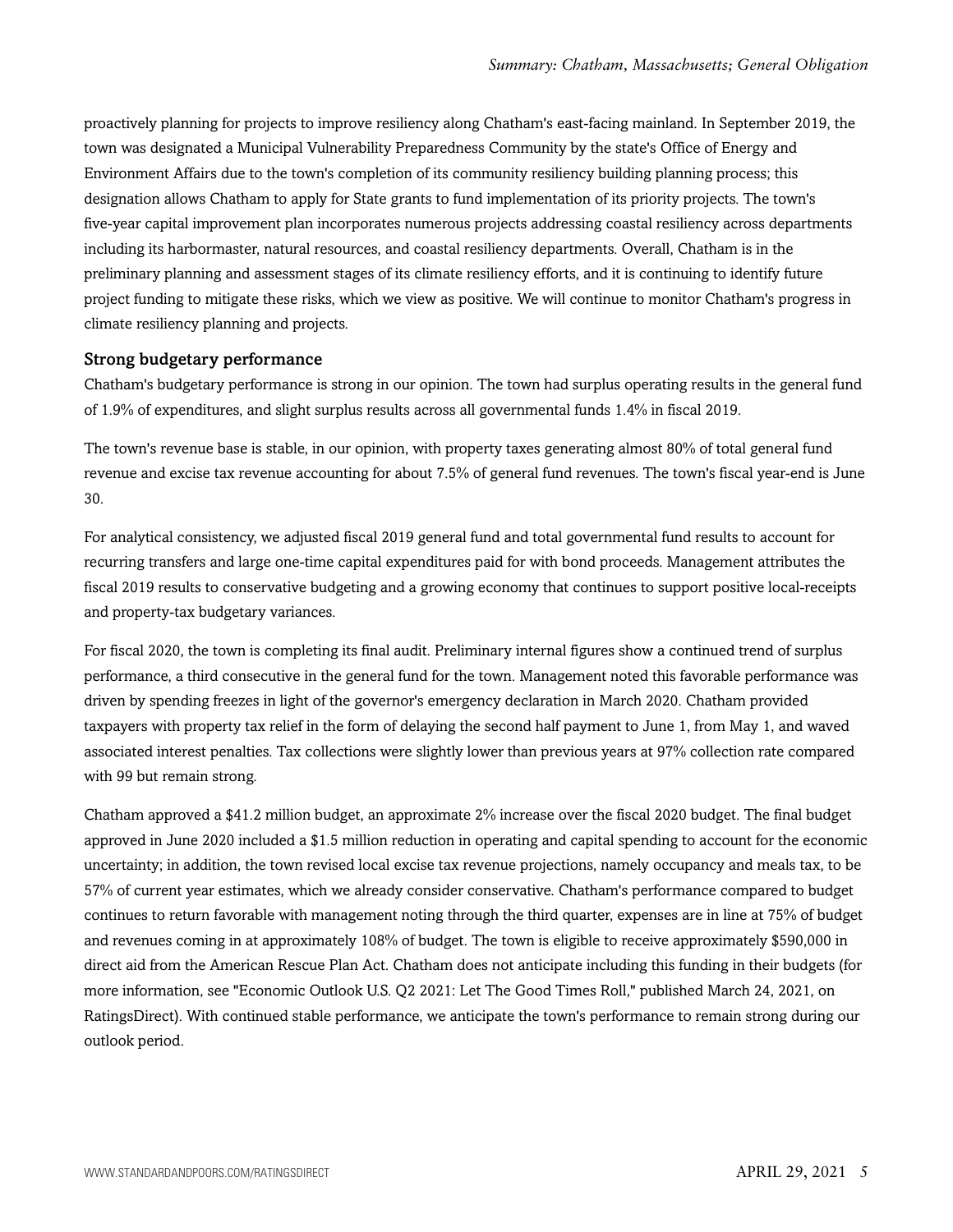## Very strong budgetary flexibility

Chatham's budgetary flexibility is very strong, in our view, with an available fund balance in fiscal 2019 of 28% of operating expenditures, or \$12.4 million.

The town's available reserves have grown steadily by almost \$10 million in the past 10 years, providing Chatham with meaningful budgetary flexibility. Management does not anticipate the need to use the fund balance in the near term, as fiscal 2020 results show the continued surplus performance trend and fiscal 2021 performance is coming in favorable to budgeted expectations. Therefore, we believe fund balance levels will remain very strong.

## Very strong liquidity

In our opinion, Chatham's liquidity is very strong, with total government available cash at 25.7% of total governmental fund expenditures and 1.8x governmental debt service in 2019. In our view, the town has strong access to external liquidity if necessary.

We believe liquidity will likely remain very strong, as there is no expectation of significantly deteriorated cash balances. The town also maintains strong access to external liquidity by frequently issuing debt for capital projects. In addition, Chatham is not aggressive with its investments. The town does not currently have any variable-rate or direct-purchase debt, reducing its contingent liquidity risk exposure.

## Adequate debt and contingent liability profile

In our view, Chatham's debt and contingent liability profile is adequate. Total governmental fund debt service is 14.7% of total governmental fund expenditures, and net direct debt is 148.8% of total governmental fund revenue. Overall net debt is low at 1.1% of market value, which is in our view a positive credit factor.

Following this issue, Chatham will have about \$88 million of total direct debt outstanding. The town's debt profile is elevated based on debt issued under its wastewater management plan. As have all communities on Cape Cod, Chatham faced pressure from the state and the Environmental Protection Agency to replace existing private septic systems with a public wastewater system to reduce nitrogen levels in the ecosystem. Beginning in 2009, the town embarked on a \$210 million plan to install sewer lines throughout the community and expand its treatment plan. Chatham frontloaded much of the debt to take advantage of financing options under recent economic stimulus packages. The complete project is on pace to reach completion in 2040. The town anticipates issuing future debt; however, it will look to match issuances to debt rolling off to keep debt service consistent.

## Pension and OPEB:

- We view the town's pension and OPEB obligations as currently manageable, but believe they could present a budgetary challenge in the medium term given the county retirement system's below-average funded ratio, the pension actuarially determined contributions built from what we view as weak assumptions and methodologies, and the expectation that costs will increase over the next few years.
- Although, OPEB liabilities are funded on a pay-as-you-go basis, which given claims volatility as well as medical cost and demographic trends, is likely to lead to escalating costs, the town has legal flexibility to alter OPEB benefits, which we view as a potential means to mitigate escalating costs should they modify benefits.

Chatham participated in the following plans as of June 30, 2019: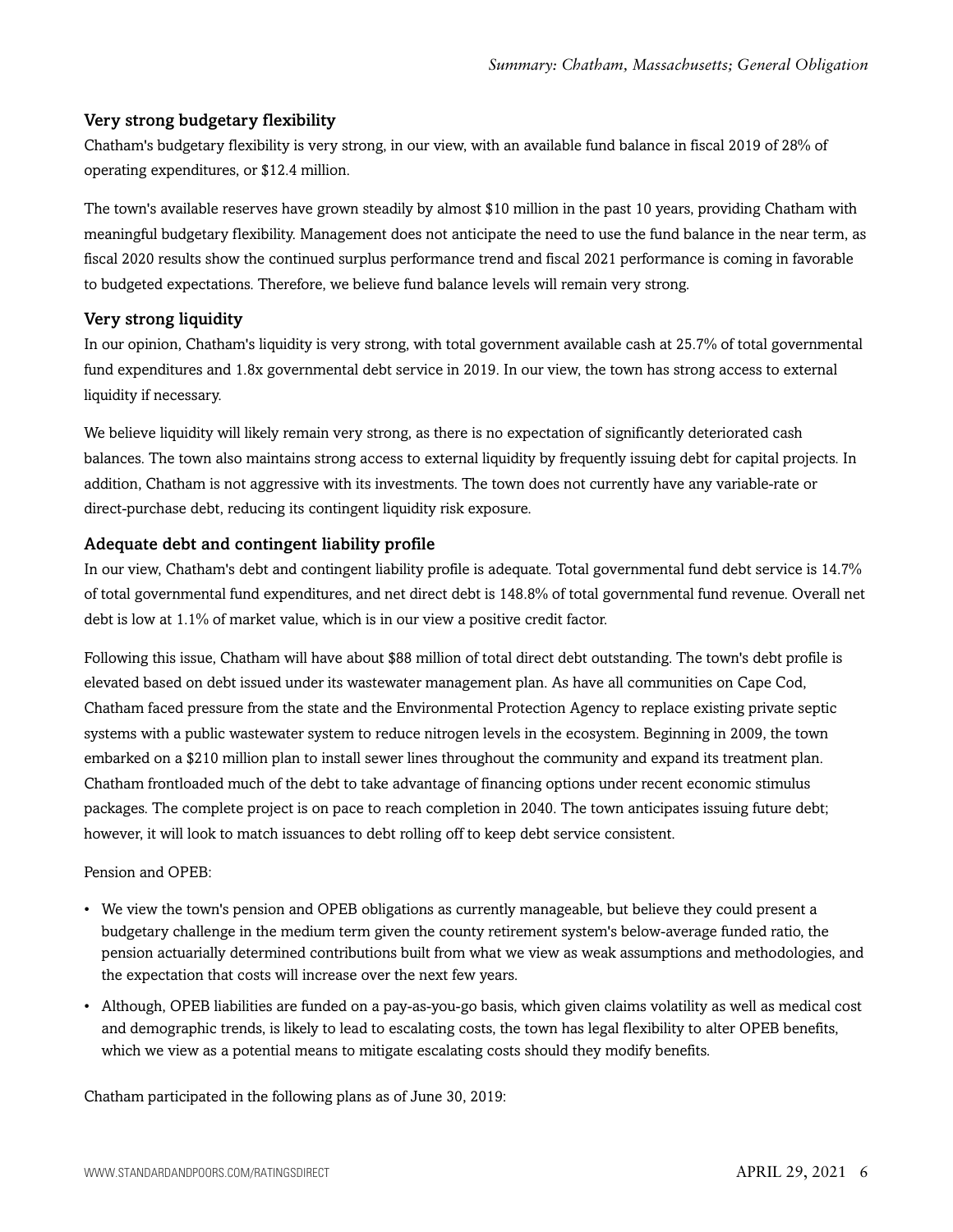- Barnstable County Contributory Retirement System: 57.6% funded, with a net pension liability of \$25.6 million.
- A defined-benefit health care plan that provides health and dental insurance benefits for eligible retirees, and their dependents and beneficiaries: 4.94% funded, with a net OPEB liability of about \$19.2 million.

Chatham's combined required pension and OPEB contributions totaled 6.3% of total governmental fund expenditures in 2019. Of that amount, 4.3% represented required contributions to pension obligations, and 2.1% represented OPEB payments. The town makes its actuarial determined contribution annually. Contributions are expected to increase by 5.28% per year on a level percentage-of-pay amortization basis. The adopted funding schedule achieves full funding in a 16-year closed period, ending in 2035. While still elevated above our 6% guideline, the Barnstable County Contributory Retirement System reduced the discount rate from 7.375% to 7.150%. The annual increase, combined with, in our opinion, an aggressive discount rate of 7.15%, adds risk of cost escalation due to market volatility.

The town also provides OPEBs to retirees. As of June 30, 2018, the most recent actuarial valuation, it reported a \$19.2 million total OPEB liability. Chatham's OPEB trust fund valuation is currently \$1.5 million. The town made full contributions in fiscal 2020. In addition, Chatham approved a 1.5% surcharge on tax bills that is dedicated to fund the OPEB liability with the first payment coming in fiscal 2021, adding an indicative estimate of \$553,000 to the OPEB trust.

#### Strong institutional framework

<span id="page-6-0"></span>The institutional framework score for Massachusetts municipalities is strong.

## Related Research

- Through The ESG Lens 2.0: A Deeper Dive Into U.S. Public Finance Credit Factors, April 28, 2020
- S&P Public Finance Local GO Criteria: How We Adjust Data For Analytic Consistency, Sept. 12, 2013
- Criteria Guidance: Assessing U.S. Public Finance Pension And Other Postemployment Obligations For GO Debt, Local Government GO Ratings, And State Ratings, Oct. 7, 2019
- 2020 Update Of Institutional Framework For U.S. Local Governments

Certain terms used in this report, particularly certain adjectives used to express our view on rating relevant factors, have specific meanings ascribed to them in our criteria, and should therefore be read in conjunction with such criteria. Please see Ratings Criteria at www.standardandpoors.com for further information. Complete ratings information is available to subscribers of RatingsDirect at www.capitaliq.com. All ratings affected by this rating action can be found on S&P Global Ratings' public website at www.standardandpoors.com. Use the Ratings search box located in the left column.